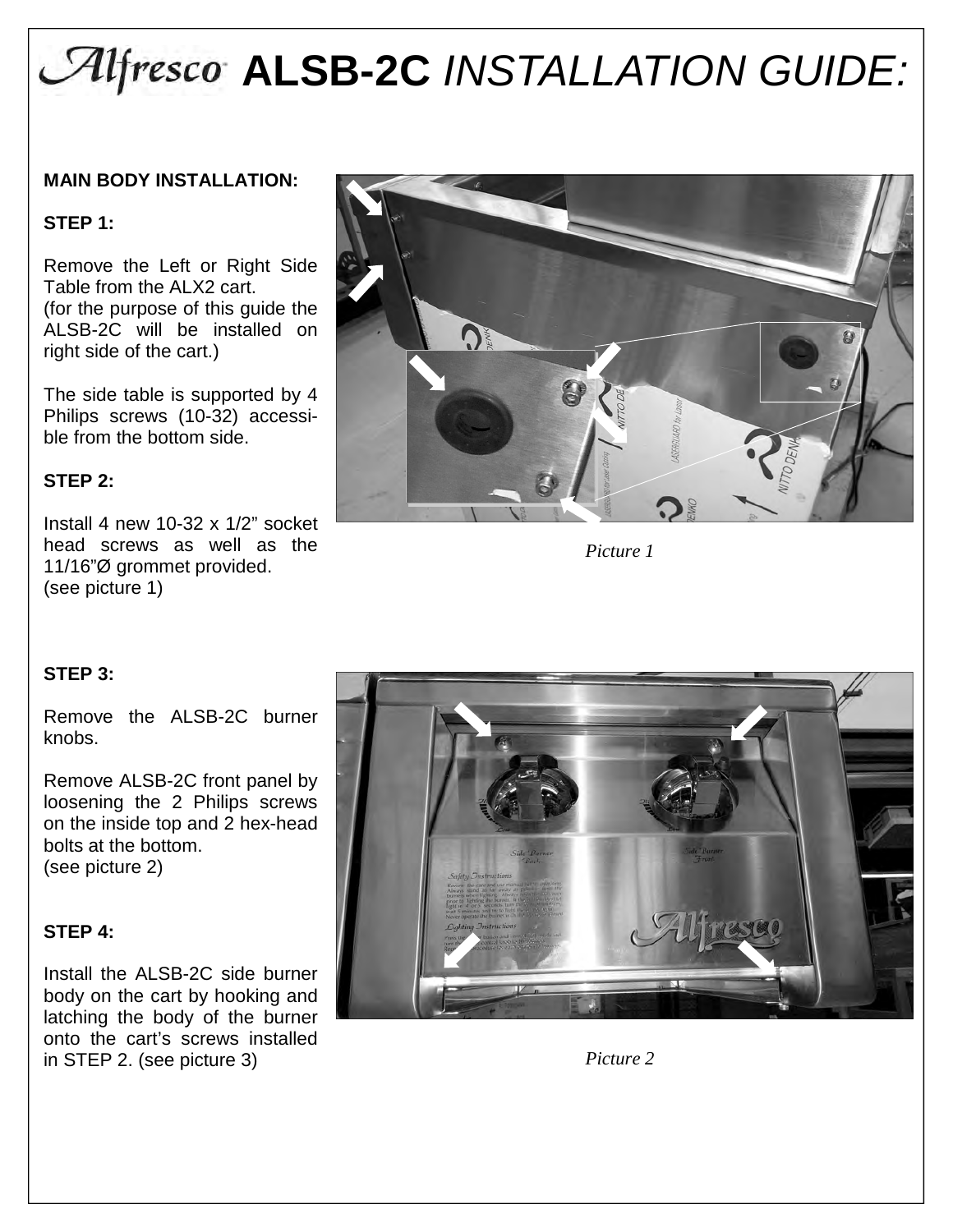#### **STEP 5:**

Fasten the screws that the ALSB-2 has been latched on with the 5/32" Allen Wrench provided.

Screws are accessible on the back at locations A and B (picture 3) , and locations C and D on the front. (picture 4)



#### **STEP 6:**

Reinstall the ALSB-2C Front Panel and knobs to complete the mounting of the body onto the ALX2 Cart by reattaching the 2 upper screws and 2 lower bolts shown on step 3.





*Picture 4*



#### **STEP 7:**

Prepare the ALX2 BBQ gas connection by removing the existing 1/2" NPT elbow and 1/2" NPT x 3/8" ODF reducing nipple (on LP system only) from the BBQ's manifold pressure regulator. (see picture 5).